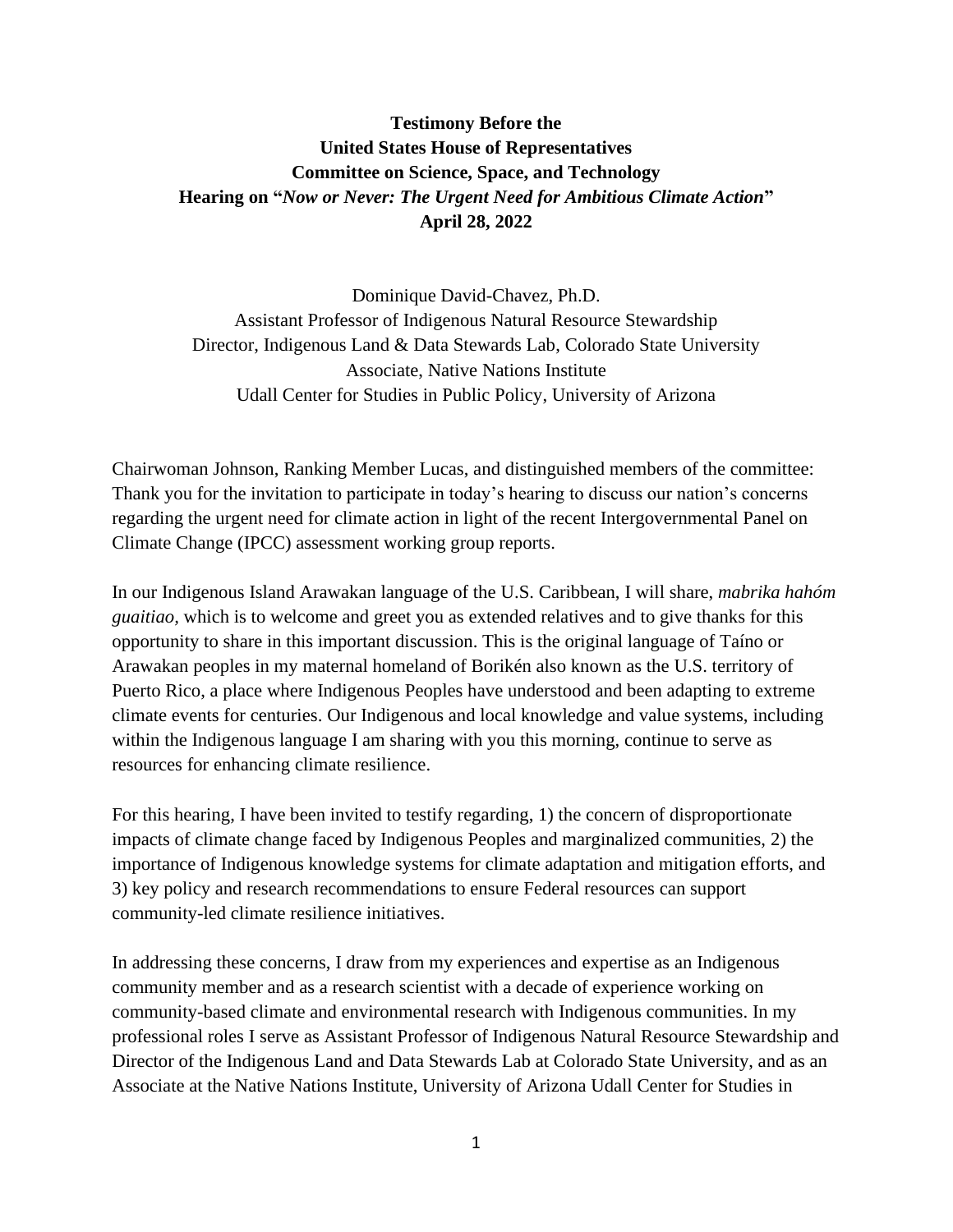Public Policy. I also contribute service to the Climate Adaptation Partnership at Colorado State University, NCAR-UCAR Rising Voices Center for Indigenous and Earth Sciences, and as a coauthor for the Tribes and Indigenous Peoples chapter for the Fifth National Climate Assessment currently underway.

Amidst the challenges and crises that we and future generations now face due to human-induced climate change, we are also facing unique opportunities for systemic change and innovation in policy and research design. Our societies and our nation are in a transitional time of reconciliation, both in terms of reconciling historic legacies of oppression towards Indigenous, Black African-American, and other marginalized communities, and in terms of reconciling our relationships and responsibilities as human beings to the natural resources and lifeways that sustain us.

Through scientific research and large-scale collaborative assessment efforts we are developing a clearer understanding of the drivers of global environmental change and our critical relational responsibilities as stewards of the Earth. In recent IPCC reports, it is well established that Indigenous Peoples and marginalized local communities, whose lifeways are intimately tied to natural resources, burden disproportionate impacts and risks due to climate change. Yet these same communities also steward time-tested Indigenous knowledge systems – deep, place-based collective bodies of knowledge, that include scientific ways of knowing, and traditional ecological knowledge, formed over generations of observation of Earth's physical processes.

Scientists now understand, with substantial evidence, the potential of Indigenous knowledges for guiding us through this difficult transitional time in our human history. We recognize the longstanding oppression and exclusion of Indigenous Peoples and knowledge systems through legacies of colonization, dispossession of lands, assimilation, and discriminatory policies. Within this duality where diverse knowledges and peoples are vital for our adaptive capacity, yet continually marginalized, we need integrated efforts that address reconciliation and relationshipbuilding across our communities. Thankfully, I can share with this distinguished committee that the same solutions and strategies needed to address historical inequities can dually serve to benefit the broader public, as critical sources in helping us in our capacity to address climate change.

This most recent IPCC assessment models numerous pathways ahead dependent on the choices we make today. These pathways highlight opportunities for meeting sustainable development goals and ensuring protection of future shared lifeways through climate resilient development that hinge on policy actions supporting knowledge diversity, ecosystem stewardship, equity, justice, and inclusion (see figure 1).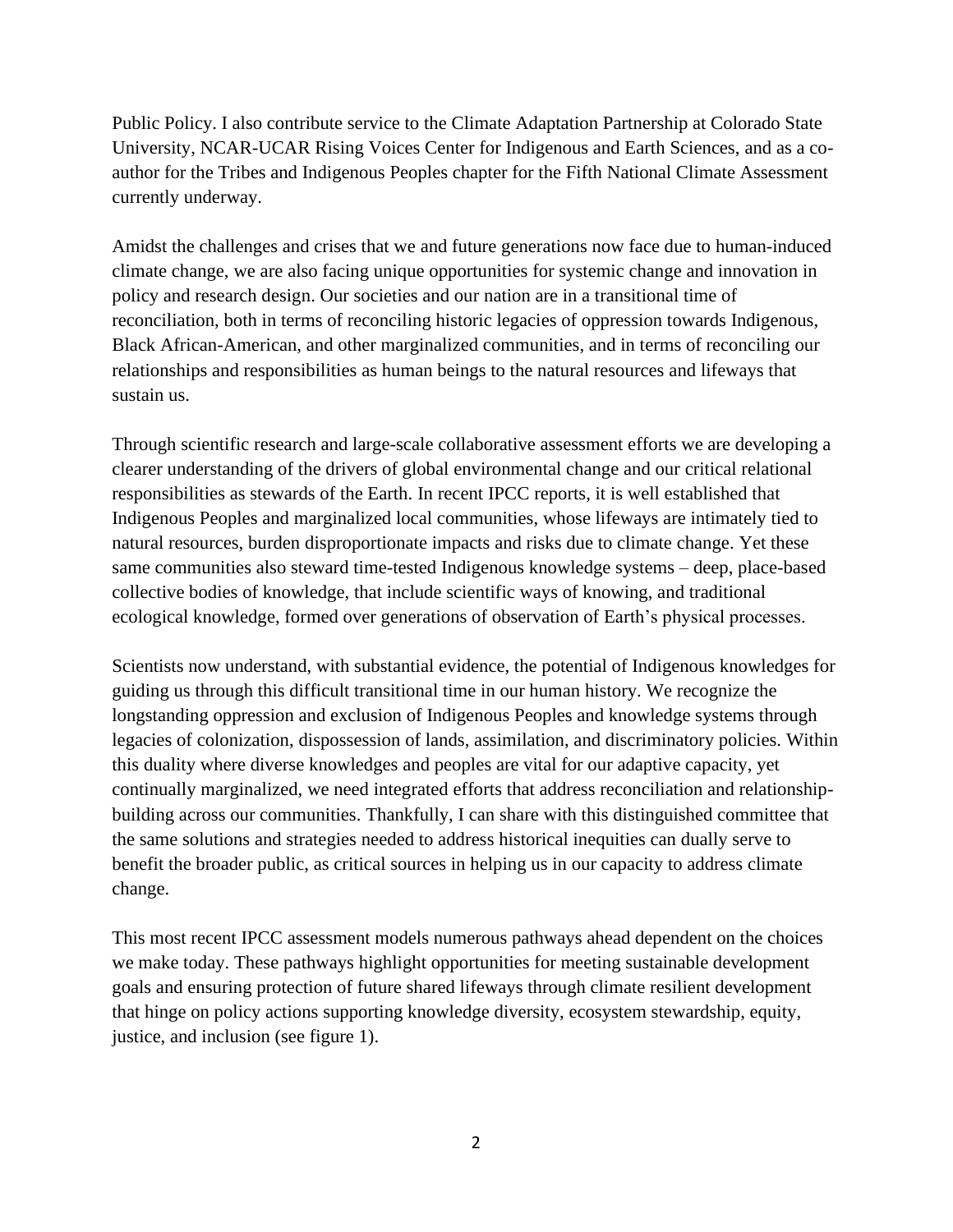

## There is a rapidly narrowing window of opportunity to enable climate resilient development

*Figure 1: IPCC WGII Figure SPM.5 pathways for climate resilient development* 

A growing consensus of scientists and community leaders across diverse disciplines and sectors likewise observe that our most hopeful pathways are mapped through supporting Indigenous rights of sovereignty and self-determination, including supporting Indigenous and local communities' rights to uphold their traditional and customary responsibilities and protocols to steward our nations lands, waterways, and natural resources. <sup>1</sup> These pathways also provide support towards upholding articles affirmed in the UN Declaration on the Rights of Indigenous Peoples (UNDRIP)<sup>2</sup> which the U.S. has agreed to support as a signatory nation. Through upholding numerous UNDRIP articles observed in the IPCC WGII Report<sup>3</sup> (see table 1), the U.S. Federal

<sup>&</sup>lt;sup>1</sup> Status of Tribes and Climate Change Working Group (STACCWG). (2021). Status of Tribes and Climate Change Report, Institute for Tribal Environmental Professionals, Northern Arizona University, Flagstaff, AZ. [Marks-Marino, D. (ed.)] http://nau.edu/stacc2021

<sup>2</sup> United Nations General Assembly, "United Nations Declaration on the Rights of Indigenous Peoples," Resolution No. 61/295 (United Nations General Assembly, 2007).

<sup>3</sup> IPCC, 2022: *Climate Change 2022: Impacts, Adaptation, and Vulnerability*. Contribution of Working Group II to the Sixth Assessment Report of the Intergovernmental Panel on Climate Change [H.-O. Pörtner, D.C. Roberts, M. Tignor, E.S. Poloczanska, K. Mintenbeck, A. Alegría, M. Craig, S. Langsdorf, S. Löschke, V. Möller, A. Okem, B. Rama (eds.)]. Cambridge University Press. In Press.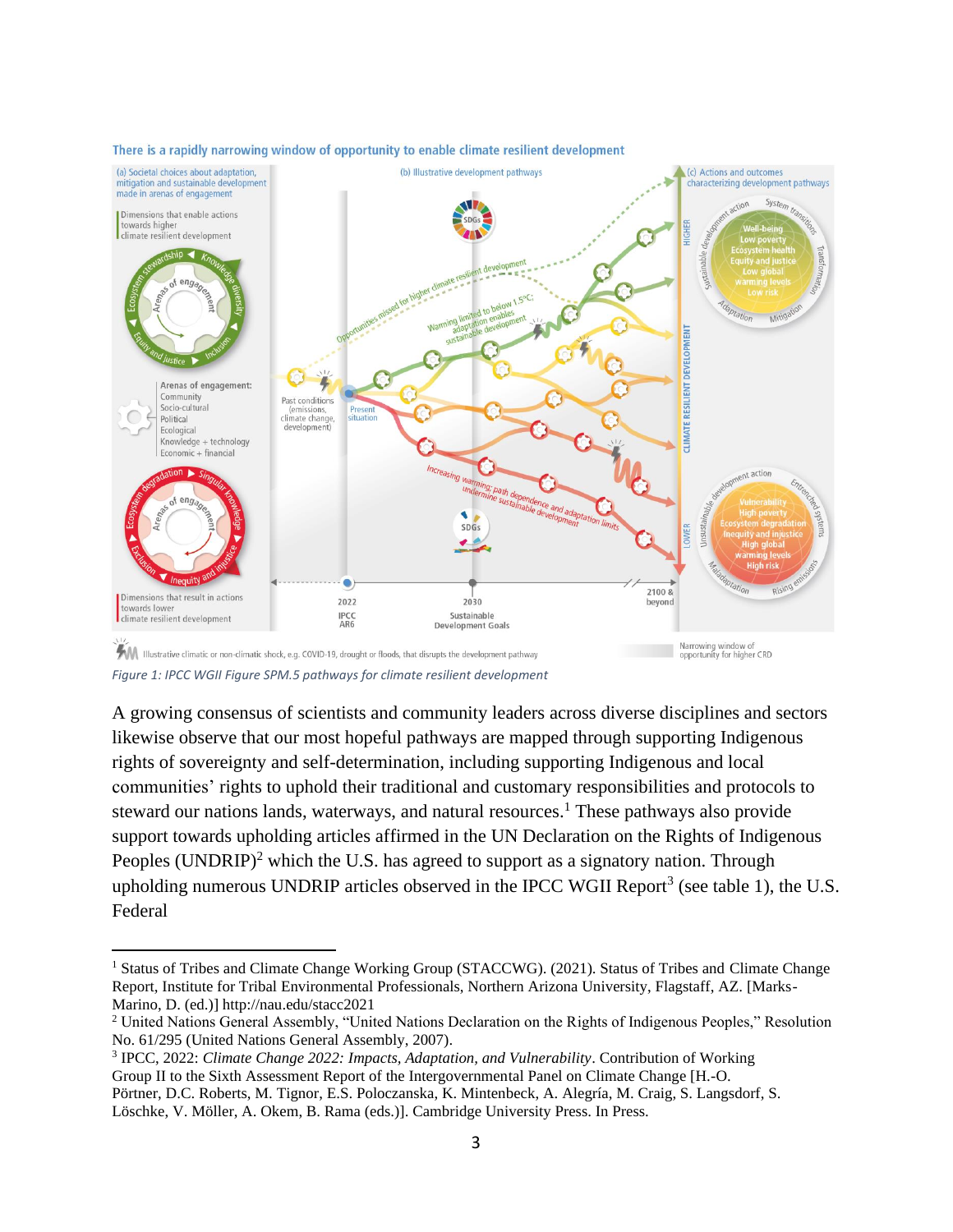Government also strengthens the ability to effectively uphold federal trust responsibilities to the 574 sovereign Tribal nations with whom they hold government-to-government relations.

| UNDRIP ARTICLE                                                    | <b>REFERENCE SECTION</b>   |
|-------------------------------------------------------------------|----------------------------|
| Article 3, Right to self-determination                            | 14.4                       |
| Article 23, Right to development                                  | 18 Cross-Chapter Box INDIG |
| Article 25, Right to maintain relationships to lands, waters, and | 18 Cross-Chapter Box INDIG |
| resources, and related responsibilities to future generations     |                            |
| Article 26, Right to protections, control, ownership, and use of  | 18 Cross-Chapter Box INDIG |
| customary lands, territories, and resources                       |                            |
| Article 31, Right to maintain, control, protect, and develop      | 1.3.2.3                    |
| cultural heritage and knowledge resources, including intellectual |                            |
| property                                                          |                            |

*Table 1: UN Declaration on the Rights of Indigenous Peoples, articles referenced in IPCC AR6 WGII*

This most recent IPCC report affirms, with *high confidence*, that effective adaptation will require a holistic approach grounded in the recognition of Indigenous rights and governance systems.<sup>4</sup> In the sections to follow, I will contextualize needs and opportunities for ambitious climate action within this rights and responsibilities-based framing.

*In an overview of the IPCC WG Assessment Report findings on impacts disproportionately burdening marginalized populations, especially Indigenous Peoples,* I will highlight the WGII report on climate change impacts, adaptation and vulnerability which determines with *very high confidence* disproportionate impacts and harms for Indigenous Peoples' livelihoods and economies, 5 as well as threats to knowledge transmission, 6 and direct and indirect harmful impacts on health and well-being (physical, spiritual, and mental).<sup>7</sup> These impacts are also observed in the USGCRP Fourth National Climate Assessment<sup>8</sup> and recent Status of Tribes and Climate Change Report, released by the Institute for Tribal Environmental Professionals.<sup>9</sup>

These concerns are especially critical for Indigenous Peoples and marginalized communities with natural resource-based livelihoods, such as traditional subsistence practices, farming, and marine harvests. Coastal erosion and sea level rise continue to decrease Indigenous territories,

7 IPCC WGII 2022, Box 7.1: Indigenous Peoples' Health and Wellbeing in a Changing Climate

<sup>&</sup>lt;sup>4</sup> IPCC WGII 2022, 5.14.2.2 Incorporating Indigenous Knowledge and Local Knowledge

<sup>5</sup> IPCC WGII, 2022, 14.4 Indigenous Peoples and Climate Change

<sup>6</sup> IPCC WGII 2022, Cross-Chapter Box INDIG: The Role of Indigenous Knowledge and Local Knowledge in Understanding and Adapting to Climate Change

<sup>8</sup> Jantarasami, L.C., R. Novak, R. Delgado, E. Marino, S. McNeeley, C. Narducci, J. Raymond-Yakoubian, L. Singletary, and K. Powys Whyte, 2018: Tribes and Indigenous Peoples. In *Impacts, Risks, and Adaptation in the United States: Fourth National Climate Assessment, Volume II* [Reidmiller, D.R., C.W. Avery, D.R. Easterling, K.E. Kunkel, K.L.M. Lewis, T.K. Maycock, and B.C. Stewart (eds.)]. U.S. Global Change Research Program, Washington, DC, USA, pp. 572–603. doi: 10.7930/NCA4.2018.CH15

<sup>9</sup> Status of Tribes and Climate Change Working Group (STACCWG), 2021: *Status of Tribes and Climate Change Report, Institute for Tribal Environmental Professionals*, Northern Arizona University, Flagstaff, AZ. [Marks-Marino, D. (ed.)] http://nau.edu/stacc2021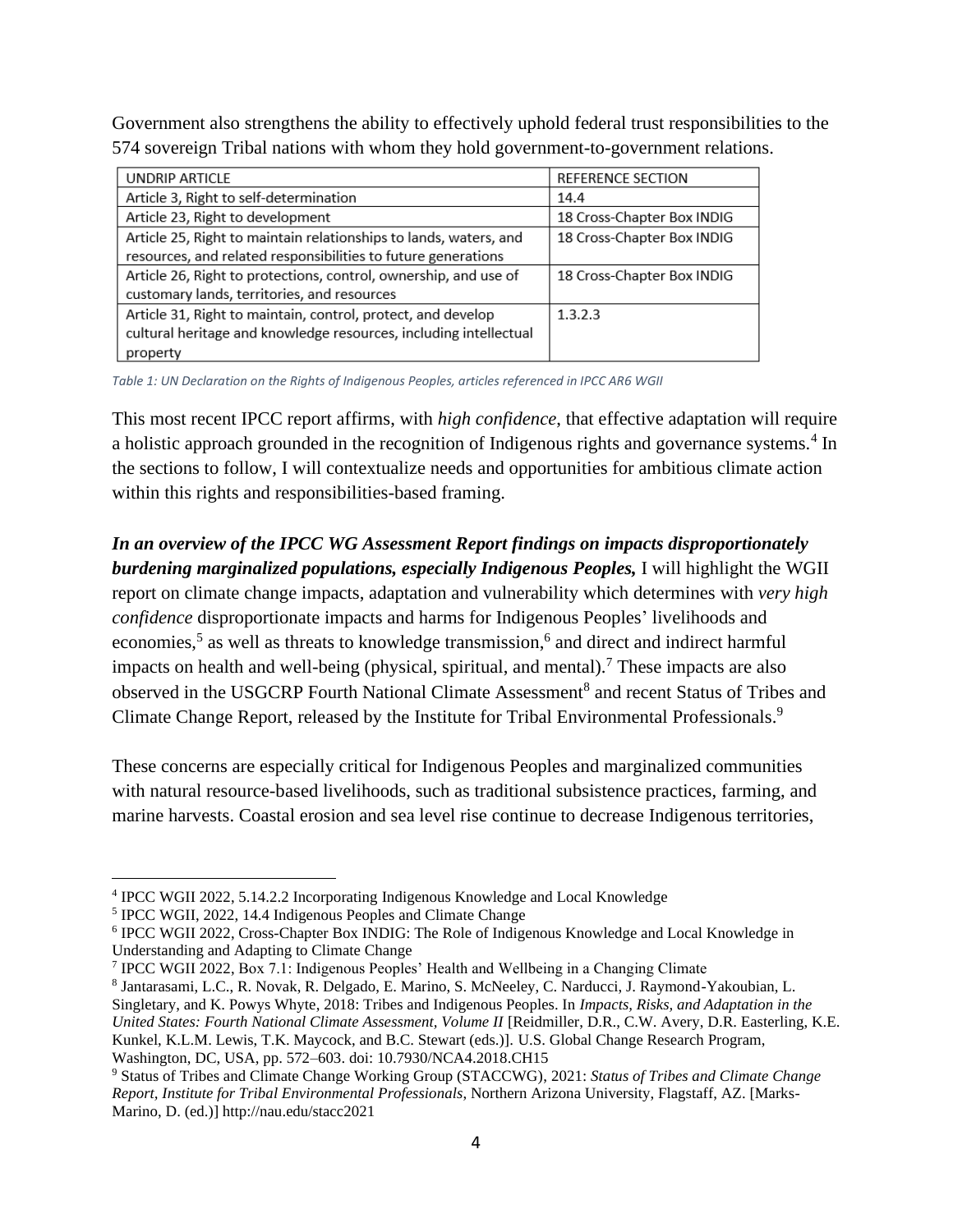forcing resettlement, and threatening cultural continuity.<sup>10</sup> Climate change impacts compound existing impacts to Indigenous Peoples from colonization and related legacies of territorial dispossession, resulting in barriers to accessing and caring for natural resources and cultural sites.<sup>11</sup> Within these contexts, we must also consider unique impacts shared by Indigenous Peoples displaced from other parts of the world, including migrant farmworkers, formerly enslaved African-American descendant communities, and refugee communities.

*Regarding the importance of recognizing and including Indigenous, traditional, and scientific*  knowledges emphasized in the IPCC Working Group Reports, this 6<sup>th</sup> IPCC assessment report, similarly to the  $4<sup>th</sup>$  and  $5<sup>th</sup>$  IPCC reports, recognizes the importance and value of applying Indigenous knowledges in collaboration with formal/institutionalized scientific knowledge for enhancing adaptive capacity.

Indigenous Peoples and local community members who retain close ties to the land often serve as our primary climate scientists and monitors of change (e.g., farmers, fisherfolk, those who continue traditional harvesting practices, those who hold knowledge of traditional seasonal cycles including biological, ecological, and atmospheric indicators of change). Indigenous knowledge systems reflect high-level earth system science understandings and blueprints for sustainable planning and development contained in moral and ethical responsibilities-based framework.<sup>12</sup>

Indigenous knowledge systems applied for climate resilience include, yet are not limited to, climate smart agriculture,  $^{13}$  fire-adapted management,  $^{14}$  opportunities for combatting desertification,<sup>15</sup> understanding community responses to environmental risks,<sup>16</sup> gathering baseline data over long cycles of time regarding ecosystem change, and conveying Indigenous language concepts and interconnections not grasped by settler-colonial science conventions alone.<sup>17</sup> For example, the Karuk Tribe's Climate Adaptation Plan draws from traditional ecological knowledge to determine fire treatments for forest and grasslands, identifying cultural

<sup>10</sup> IPCC WGII, 2022, 14.4 Indigenous Peoples and Climate Change

<sup>11</sup> IPCC WGII, 2022, Box 14.1: Integrating Indigenous 'Responsibility-Based Thinking' into Climate 1 Change Adaptation and Mitigation Strategies

 $12$  Ibid.

<sup>&</sup>lt;sup>13</sup> Dominique M David-Chavez and Norma Ortiz, "Intergenerational Research on Indigenous Agricultural Knowledge, Climate Resilience, and Food Security in the Caribbean," North Carolina State University Southeast Climate Adaptation Science Center, *Global Change Forum* (blog), April 9, 2018,

https://globalchange.ncsu.edu/intergenerational-research-on-indigenous-agricultural-knowledge-climate-resilienceand-food-security-in-the-caribbean/

<sup>14</sup> IPCC WGII 2022, 1.3.2.3 Indigenous Knowledge and Local Knowledge

<sup>15</sup> IPCC WGII 2022, 4.8,4 Inclusion of Indigenous Knowledge and Local Knowledge

<sup>&</sup>lt;sup>16</sup> IPCC WGII 2022, 4.3.8 Observed Impacts on the Cultural Water Uses of Indigenous Peoples, Local Communities and Traditional Peoples

<sup>&</sup>lt;sup>17</sup> IPCC WGII 2022, Cross-Chapter Box INDIG: The Role of Indigenous Knowledge and Local Knowledge in Understanding and Adapting to Climate Change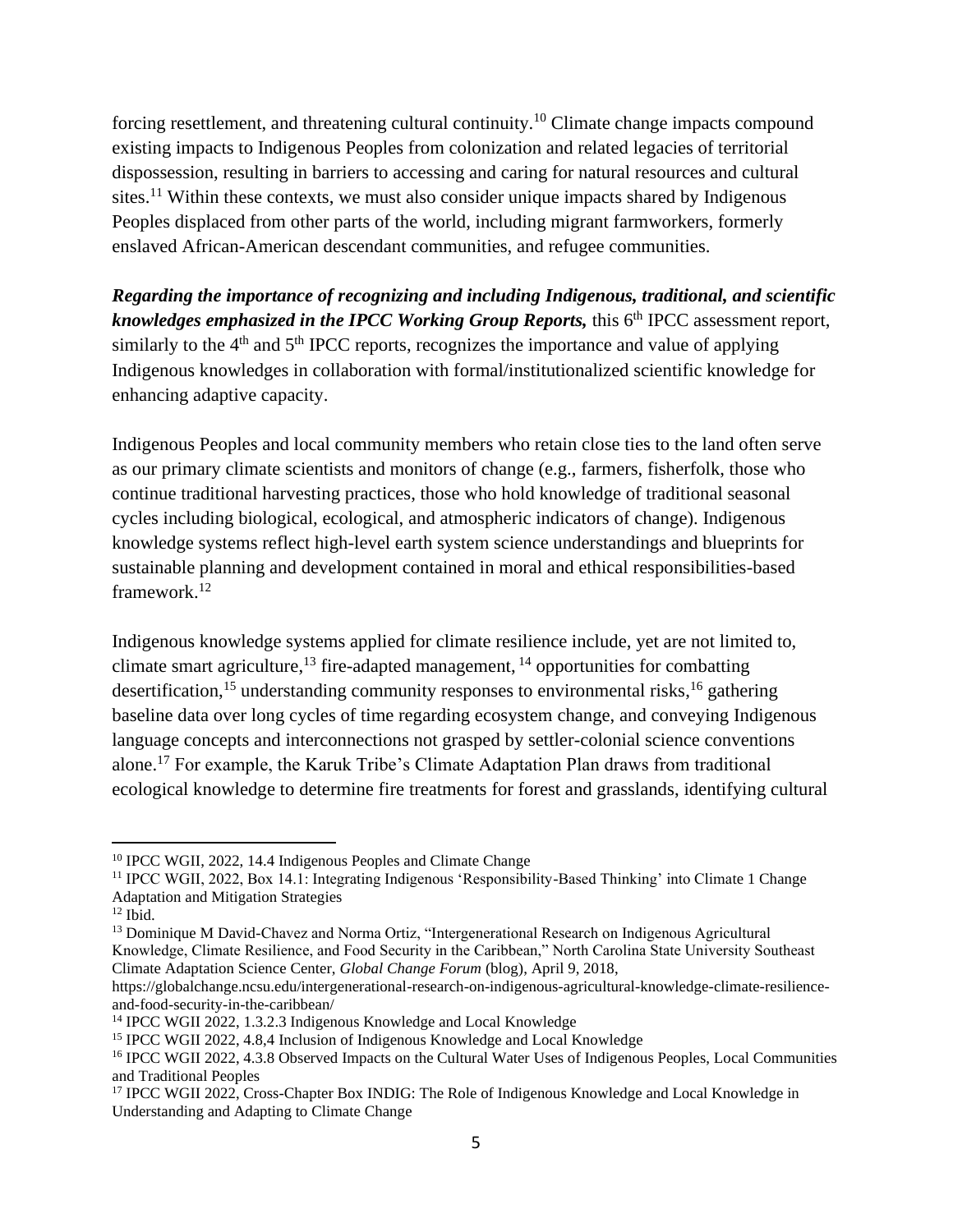indicator species which can guide stewardship responsibilities, and adaptation measures for caring for health effects (mental and physical) resulting from climate change.<sup>18</sup>

Yet numerous barriers remain for inclusion of Indigenous rights-holders and local stakeholders and the diverse ways of knowing that they carry within climate assessments, related policy development, research, and decision-making.<sup>19</sup> For example, among climate studies which are accessing Indigenous knowledges, in a systematic review analyzing 125 climate studies across 140 published records, 87%, or nearly 9 out of 10 studies practiced extractive methods for accessing Indigenous knowledge in which Indigenous community knowledge keepers and decision-makers held little to no authority regarding what research questions were asked, or how data was gathered, held and disseminated back to their community<sup>20</sup> (see figure 2).

| Likewise, the IPCC           | No<br>Engagement                                                                               | Contractual                                                                           | <b>Consultative</b>                                                                     | <b>Collaborative</b>                                                                                                                | <b>Collegial</b>                                                             | <b>Indigenous</b>                                                         |
|------------------------------|------------------------------------------------------------------------------------------------|---------------------------------------------------------------------------------------|-----------------------------------------------------------------------------------------|-------------------------------------------------------------------------------------------------------------------------------------|------------------------------------------------------------------------------|---------------------------------------------------------------------------|
| WGII report observes         | Researchers<br>access<br>Indigenous<br>knowledges/<br>data without<br>community<br>involvement | Community<br>members<br>contracted to<br>perform<br>tasks,<br>researchers<br>make all | Community<br>members<br>asked for<br>opinions and<br>consulted,<br>decisions<br>made by | Community<br>members<br>and<br>researchers<br>work<br>together,<br>researchers                                                      | Community<br>members<br>and<br>researchers<br>work<br>together,<br>community | Process is                                                                |
| "lack of recognition of      |                                                                                                |                                                                                       |                                                                                         |                                                                                                                                     |                                                                              | centered in<br>Indigenous<br>value<br>systems &<br>historical<br>context, |
| Indigenous sovereignty       |                                                                                                |                                                                                       |                                                                                         |                                                                                                                                     |                                                                              |                                                                           |
| and exclusion of             |                                                                                                |                                                                                       |                                                                                         |                                                                                                                                     |                                                                              |                                                                           |
| Indigenous Peoples from      |                                                                                                | decisions                                                                             | researchers                                                                             | have primary<br>authority<br>over the                                                                                               | members<br>have primary<br>authority                                         | community<br>members<br>have                                              |
| decision-making              |                                                                                                |                                                                                       |                                                                                         | process                                                                                                                             | over the                                                                     | authority<br>over the                                                     |
| institutions" as structural  |                                                                                                |                                                                                       |                                                                                         |                                                                                                                                     | process                                                                      | research<br>process                                                       |
| barriers constraining        |                                                                                                |                                                                                       |                                                                                         |                                                                                                                                     |                                                                              |                                                                           |
| adaption (high               |                                                                                                |                                                                                       |                                                                                         |                                                                                                                                     |                                                                              |                                                                           |
| $confidence).$ <sup>21</sup> |                                                                                                | <b>EXTRACTIVE</b>                                                                     | LEVELS OF COMMUNITY ENGAGEMENT                                                          | $\mathbf{a} \cdot \mathbf{b}$ and $\mathbf{a} \cdot \mathbf{c}$ and $\mathbf{a} \cdot \mathbf{c}$ and $\mathbf{a} \cdot \mathbf{c}$ | <b>SELF-DETERMINED</b><br>1111.011.11.0000.01                                | $\sim$ $\sim$ $\sim$ $\sim$ $\sim$                                        |

(Adapted from David-Chavez & Gavin, 2018; Johnson, Lilja & Ashby, 2003; Biggs, 1989)

Rather than viewing Indigenous knowledges *Figure 2: Scale assessing Indigenous community engagement based on who holds self-determination and authority in the research process.*

as a supplemental data source, the IPCC, along with Indigenous scholars and a growing number of research bodies recognize the value of directly involving Indigenous scientists and researchers to support ethical and equitable knowledge exchange, and to support Indigenous governance.<sup>22</sup>

<sup>&</sup>lt;sup>18</sup> IPCC WGII 2022, Box 5.6: Contributions of Indigenous and local knowledge

<sup>&</sup>lt;sup>19</sup> Julie Maldonado et al., "Engagement with Indigenous Peoples and Honoring Traditional Knowledge Systems," ed. Katharine Jacobs, Susanne Moser, and James Buizer 135 (2015): 111–26, https://doi.org/10.1007/s10584-015- 1535-7; James D. Ford et al., "Including Indigenous Knowledge and Experience in IPCC Assessment Reports," *Nature Climate Change* 6, no. 4 (April 2016): 349–53, https://doi.org/10.1038/nclimate2954.

<sup>&</sup>lt;sup>20</sup> Dominique M David-Chavez and Michael C Gavin, "A Global Assessment of Indigenous Community Engagement in Climate Research," *Environmental Research Letters* 13, no. 12 (December 14, 2018), <https://doi.org/10.1088/1748-9326/aaf300>

<sup>&</sup>lt;sup>21</sup> IPCC WGII 2022, 4.6.9 Adaptation of the Cultural Water Uses of Indigenous Peoples, Local Communities and Traditional Peoples

<sup>&</sup>lt;sup>22</sup> IPCC WGII 2022, 1.3.2.3 Indigenous Knowledge and Local Knowledge; Whyte, Kyle. "What Do Indigenous Knowledges Do for Indigenous Peoples." In *Traditional Ecological Knowledge: Learning from Indigenous Practices for Environmental Sustainability*, edited by M Nelson and D Shilling. Cambrige, UK: Cambridge University Press, 2018. <https://bit.ly/3MthCA3>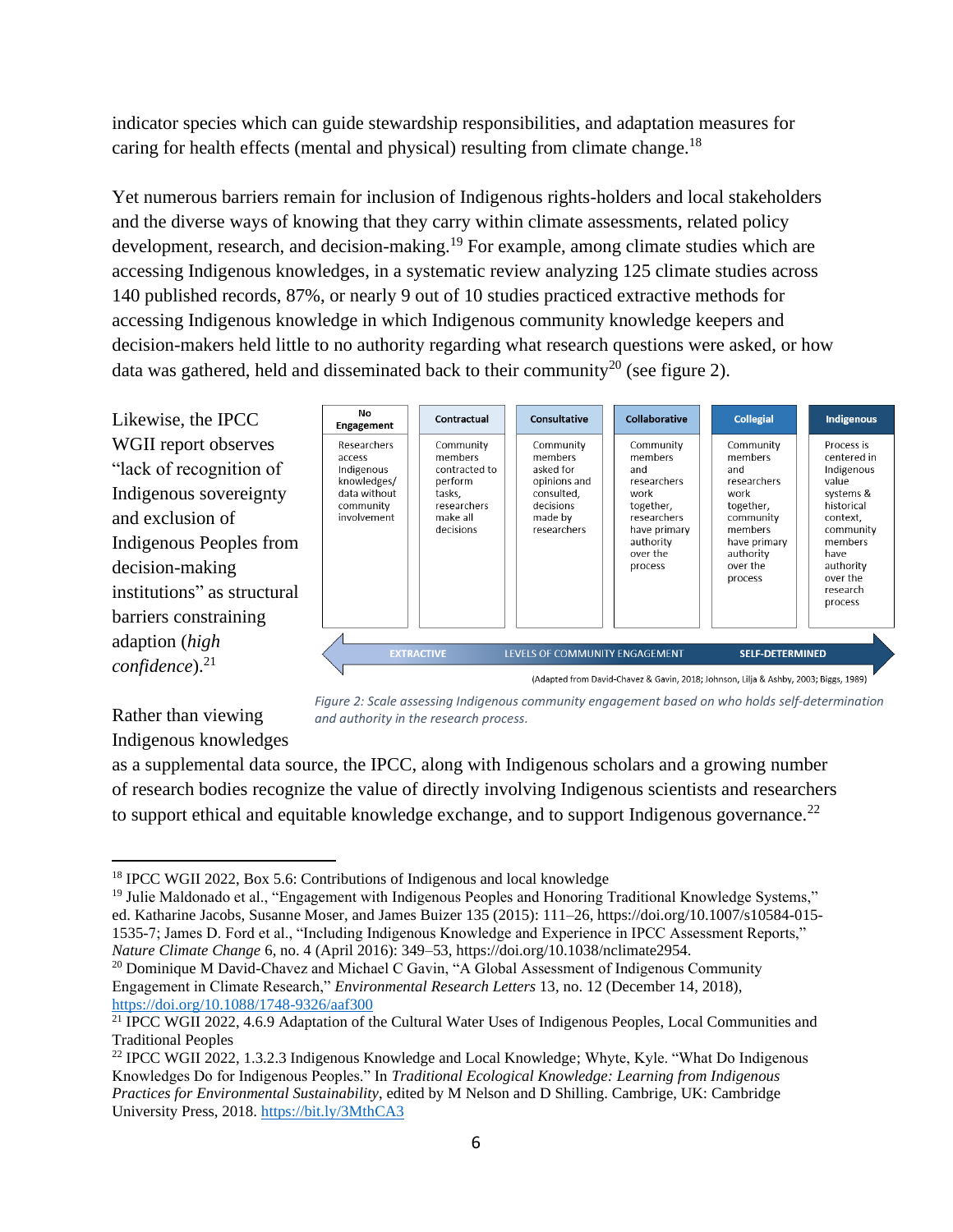While the IPCC and other high level scientific forums have generated a push for inclusion of Indigenous knowledge systems such as traditional ecological knowledge, here in the U.S. we lack policy, and have limited protocols or guidance regarding how to engage Indigenous knowledge and data stewards and regarding principles for Indigenous research and data governance which uphold sovereignty and self-determination. <sup>23</sup> This leads me towards key recommendations for addressing this deficit.

*In considering the role of federal government and federal resources to develop communitybased climate research to improve resilience and implement adaptation and mitigation strategies,* the IPCC WGII report recognizes that:

*Indigenous self-determination and self-governance are the foundations of adaptive strategies that improve understanding and research on climate change, develop actionable community plans and policies on climate change, and have demonstrable influence in improving the design and allocation of national, regional, and international programs relating to climate change (very high confidence)<sup>24</sup>*

The recommendations that follow emphasize opportunities for institutional change and systemic level improvements in policy and practice, which we can immediately channel resources towards for achieving near and long-term climate resilience goals. These integrative strategies hold dual benefit towards addressing historic inequities and barriers faced by Indigenous and marginalized peoples, while also facilitating self-determined, Indigenous and community-led climate resilience efforts that allow for mobilization of Indigenous knowledges.

Changes such as these are already happening globally, and though varying in context, reveal that the U.S. remains lagging in terms of national policy and standards addressing reconciliation of colonial impacts and Indigenous rights and

| <b>NATION</b>        | NATIONAL INDIGENOUS RESEARCH ETHICS POLICY        |
|----------------------|---------------------------------------------------|
| Aotearoa New Zealand | Vision Mātauranga policy                          |
| Australia            | AIATSIS code                                      |
| Canada               | Tri-Council policy, OCAP, & Inuit Nunangat Policy |
| <b>United States</b> | none                                              |
|                      |                                                   |

*Table 2: Overview of nations with similar colonial legacies and large Indigenous populations (all UNDRIP Signatories) federal guidelines and codes relating to Indigenous research and data governance*

ethics in research in relation to nations with similar colonial legacies (see table 2, and related references $^{25}$ ).

<sup>&</sup>lt;sup>23</sup> See current sources of guidance: CTKW, "Guidelines for Considering Traditional Knowledges in Climate Change Initiatives" (Climate and Traditional Knowledges Workgroup, 2014), https://climatetkw.wordpress.com/guidelines/; Dominique David-Chavez et al., "Policy Brief: Supporting Tribal Data Governance for Indigenous Community Climate Resilience" (Native Nations Institute & Climate Assessment for the Southwest, University of Arizona, 2019), <https://indigenousdatalab.org/policy-briefs/>

<sup>24</sup> IPCC WGII, 2022, 14.4 Indigenous Peoples and Climate Change

<sup>&</sup>lt;sup>25</sup> Aotearoa New Zealand Vision Mātauranga policy[, https://www.mbie.govt.nz/science-and-technology/science](https://www.mbie.govt.nz/science-and-technology/science-and-innovation/agencies-policies-and-budget-initiatives/vision-matauranga-policy/)[and-innovation/agencies-policies-and-budget-initiatives/vision-matauranga-policy/;](https://www.mbie.govt.nz/science-and-technology/science-and-innovation/agencies-policies-and-budget-initiatives/vision-matauranga-policy/) Australia AIATSIS Code of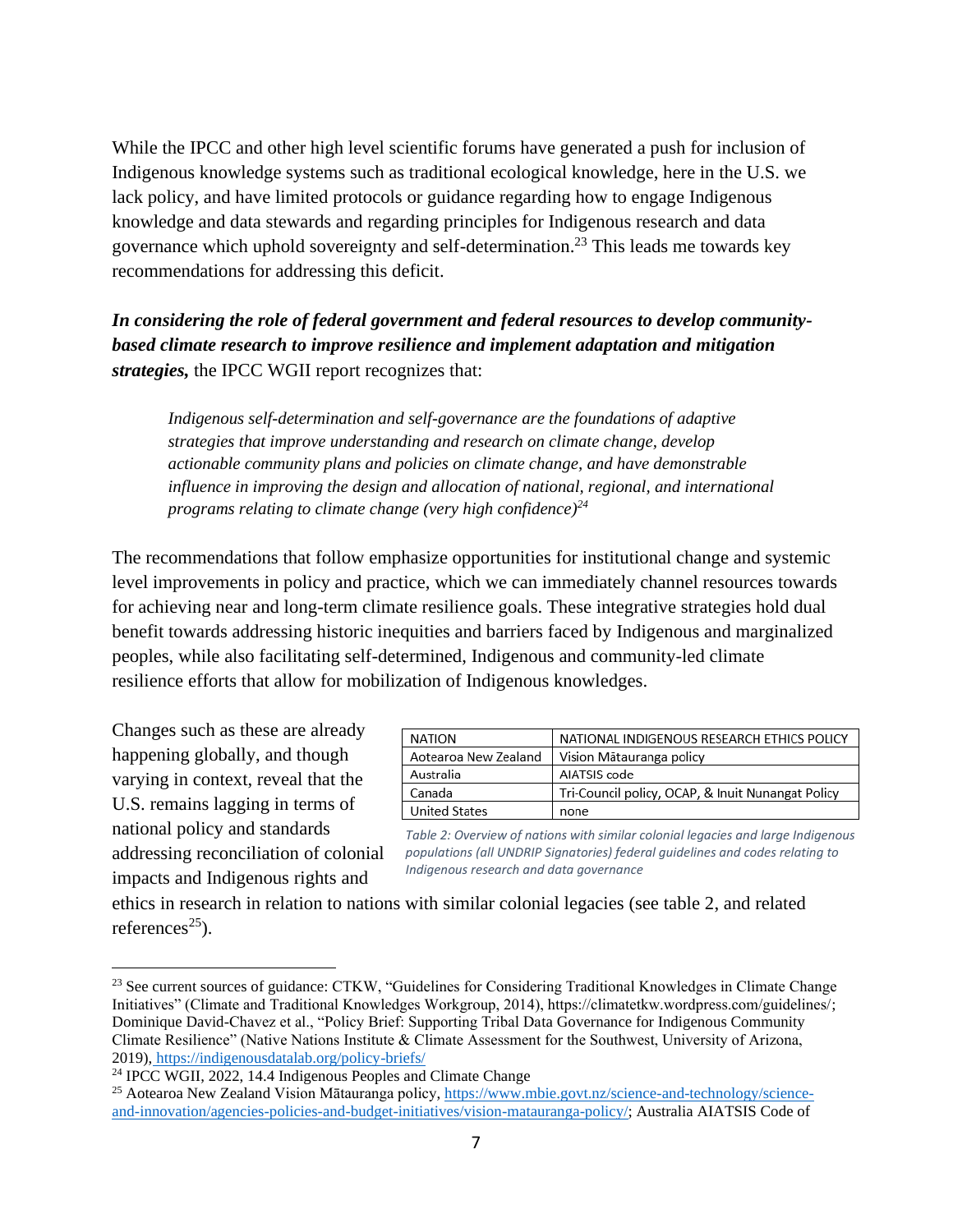Key opportunities and recommendations for federal support of climate resilient policy and research:

*1) Pathways for intergenerational knowledge transmission*

This recommendation concerns climate change threats to Indigenous knowledge transmission, asking how federal resources can support the sustenance or restoration of traditional pathways for knowledge transmission between knowledge holders and the inherent stewards of Indigenous knowledge—local youth representing future decisionmakers and land managers. For example, these pathways can be supported through agency funded, community-engaged internships<sup>26</sup> or externships, that support youth and early career scholars in maintaining connections with community knowledge keepers and mentors. Where they can also be supported in partnering their local observational data sets with professional science and research trainings and external datasets.

- *2) Capacity training for researchers, scientists, data practitioners, and administrative staff* Specifically, culturally-relevant and responsive climate science trainings co-designed by Indigenous partners that fill knowledge gaps regarding colonial historical contexts and impacts on Indigenous Peoples, sovereignty, self-determination, and Indigenous data and research governance. Building this foundational knowledge base can support long-term relationship building and facilitate recommendations for including Indigenous traditional ecological knowledge for federal decision making determined in the recent 2021 Whitehouse Memorandum.<sup>27</sup>
- *3) Reconciliation processes for addressing historical challenges and building trust* Provide seed funding opportunities supporting time for building relationships and trust between researchers and their institutions and community organizations and leadership.<sup>28</sup> Allow time for researchers and communities to co-develop protocols and memorandums of understanding for research integrity if they are not already in place.

Ethics for Aboriginal and Torres Strait Islander Research, [https://aiatsis.gov.au/research/ethical-research/code](https://aiatsis.gov.au/research/ethical-research/code-ethics)[ethics;](https://aiatsis.gov.au/research/ethical-research/code-ethics) Canada, Tri-Council policy for Research Involving the First Nations, Inuit and Métis Peoples of Canada, [https://ethics.gc.ca/eng/tcps2-eptc2\\_2018\\_chapter9-chapitre9.html;](https://ethics.gc.ca/eng/tcps2-eptc2_2018_chapter9-chapitre9.html) Inuit Nunangat policy[, https://www.rcaanc](https://www.rcaanc-cirnac.gc.ca/eng/1650556354784/1650556491509)[cirnac.gc.ca/eng/1650556354784/1650556491509;](https://www.rcaanc-cirnac.gc.ca/eng/1650556354784/1650556491509) also see recent UNDRIP legislation in Province of British Columbia, [https://www2.gov.bc.ca/gov/content/governments/indigenous-people/new-relationship/united-nations](https://www2.gov.bc.ca/gov/content/governments/indigenous-people/new-relationship/united-nations-declaration-on-the-rights-of-indigenous-peoples)[declaration-on-the-rights-of-indigenous-peoples](https://www2.gov.bc.ca/gov/content/governments/indigenous-people/new-relationship/united-nations-declaration-on-the-rights-of-indigenous-peoples)

<sup>&</sup>lt;sup>26</sup> NOAA Seagrant, Community Engaged Internship for Undergraduate Students, <https://seagrant.noaa.gov/Community-Engaged-Internship>

 $^{27}$  Memorandum on Indigenous Traditional Ecological Knowledge and Federal Decision Making, November 15, 2021,<https://www.whitehouse.gov/wp-content/uploads/2021/11/111521-OSTP-CEQ-ITEK-Memo.pdf>

<sup>28</sup> Diamond Tachera, "Reframing Funding Strategies to Build Reciprocity," *Eos*, October 13, 2021, https://doi.org/10.1029/2021EO210546.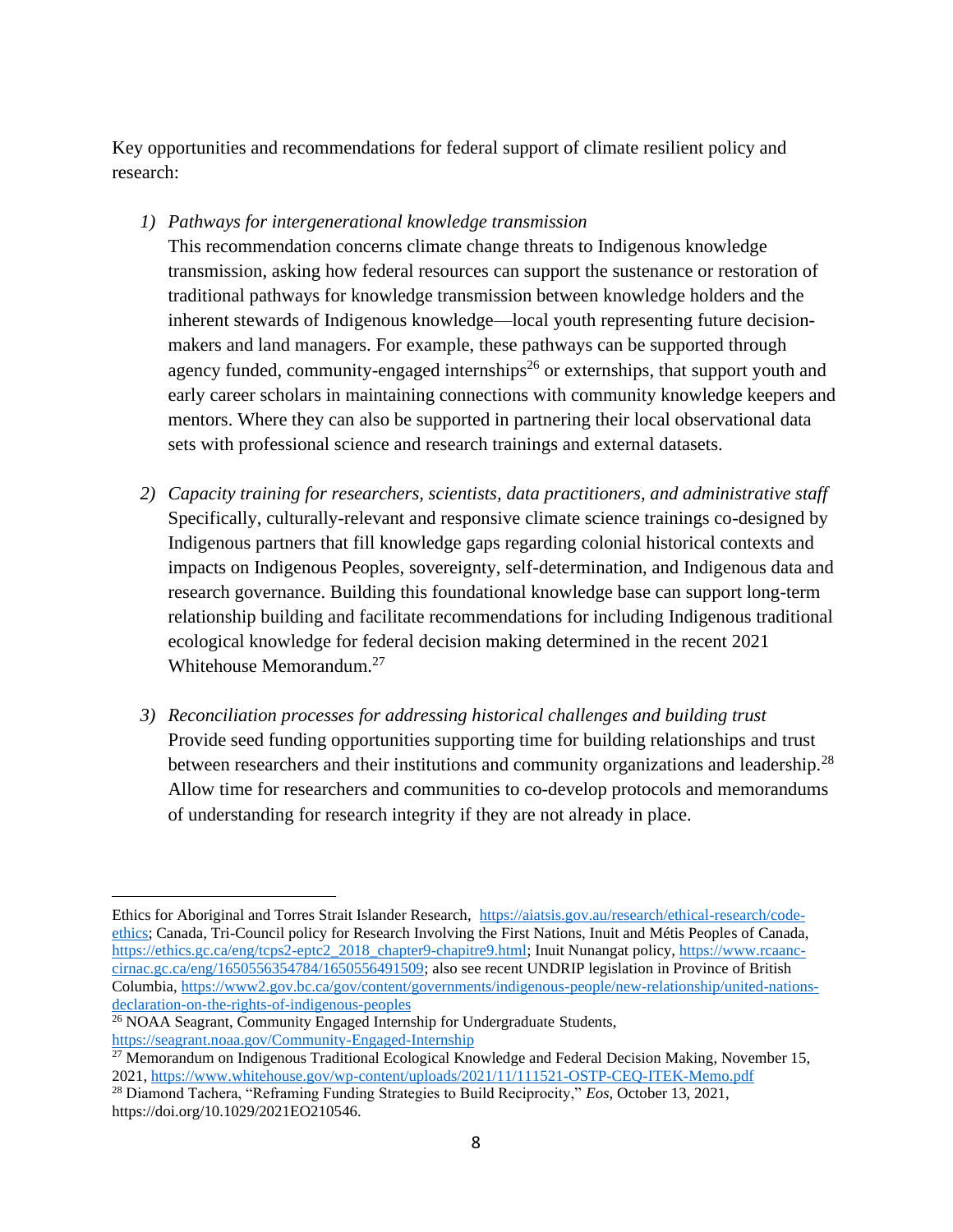- *4) Indigenous data sovereignty and governance for stewardship of Indigenous knowledge* How can we ensure Indigenous data rights are built into data systems? Agencies should adopt a policy regarding Indigenous data sovereignty and governance. For example, the CARE Principles for Indigenous Data Governance (see figure 3) have now been applied for federal research code in Australia and are being operationalized for environmental data repositories here in the U.S.<sup>29</sup> These policies should include mechanisms and incentives for maintaining accountability.
- *5) Equitable partnerships with Indigenous and local*



*Figure 3: CARE Principles for Indigenous Data Governance*

## *community knowledge holders and decision-makers*

How can we ensure that unproductive and oppressive power imbalances are not perpetuated when Indigenous knowledge and data are engaged for climate resilience efforts? Ensure access (including funding support, administrative support, and formal leadership roles) for local and Indigenous leadership in research design, proposal review, and related policy development.

*6) Streamlined and flexible federal funding sources for Tribes and Indigenous communities* Create streamlined grant programs for Tribes and Indigenous community organizations that make it possible for grantees to spend flexibly to reduce common obstacles faced for channeling federal funds towards critical needs, such as climate-resilience infrastructure

<sup>29</sup> Stephanie Russo Carroll et al., "The CARE Principles for Indigenous Data Governance," *Data Science Journal* 19 (November 4, 2020): 1–12, https://doi.org/10.5334/dsj-2020-043; Stephanie Russo Carroll et al., "Operationalizing the CARE and FAIR Principles for Indigenous Data Futures," *Scientific Data* 8, no. 1 (December 2021): 108, https://doi.org/10.1038/s41597-021-00892-0.